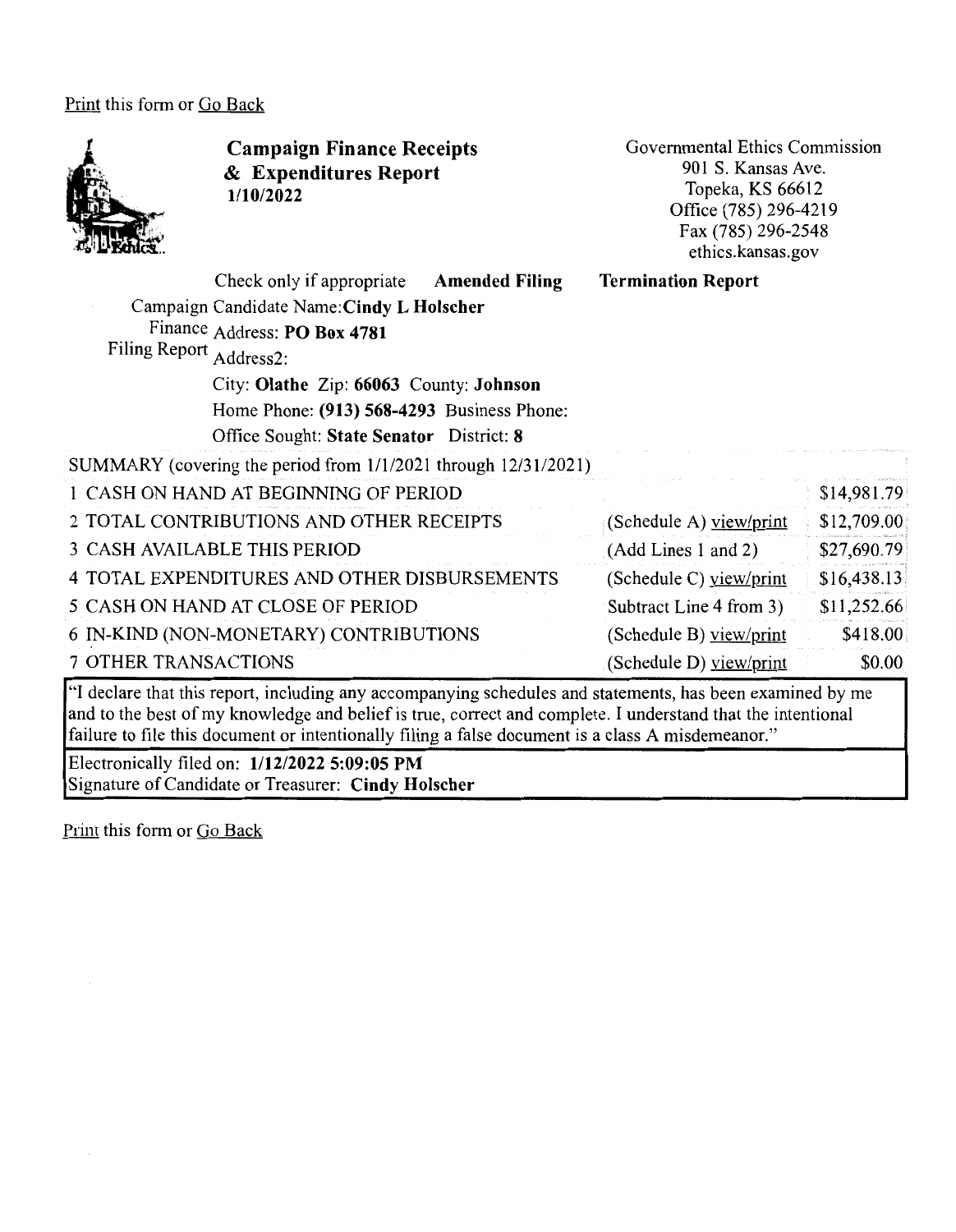$\sim 10^7$ 

#### SCHEDULE A

# CONTRIBUTIONS AND OTHER RECEIPTS

Candidate: Cindy L Holscher

|             | <b>Name and Address</b><br>of Contributor                                              | <b>Type of Payment</b><br>Occupation of |                                             |               |
|-------------|----------------------------------------------------------------------------------------|-----------------------------------------|---------------------------------------------|---------------|
| <b>Date</b> |                                                                                        | Cash, Check, Loan, E-<br>funds, Other   | <b>Individual Giving</b><br>More Than \$150 | <b>Amount</b> |
| 12/28/21    | Teledoc Health<br>28 Liberty Ship Way<br>Sausalito CA 94965                            | Check                                   |                                             | \$250.00      |
| 12/28/21    | <b>Butler National</b><br>Corporation<br>19930 W 151st ST<br>Olathe KS 66062           | Check                                   |                                             | \$500.00      |
| 12/28/21    | <b>Smile Direct</b><br>414 Union St<br>Nashville TN 37219                              | Check                                   |                                             | \$250.00]     |
| 12/28/21    | Americrown Svc Corp<br>1601 W International<br>Speedway Blvd<br>Daytona Beach FL 32114 | Check                                   |                                             | \$500.00      |
| 12/28/21    | <b>Anderson Financial</b><br>3440 Preston Ridge Rd<br>Alpharetta GA 30005              | Check                                   |                                             | \$250.00      |
| 12/15/21    | Cerner Corp<br>2800 Rook Creek Pkwy<br>N. Kansas City MO<br>64117                      | Check                                   |                                             | \$250.00]     |
| 12/15/21    | <b>CVS</b> Health<br>1 CVS Dr<br>Woonsocket RI 2895                                    | Check                                   |                                             | \$250.00      |
| 12/15/21    | The Beneficial<br>325 N. St. Paul ST<br>Dallas TX 75201                                | Check                                   |                                             | \$750.00      |
| 12/09/21    | Patrick Vuchetich<br>13400 West 122nd Terrace<br>Overland Park KS 66213                | E Funds                                 |                                             | \$100.00      |
| 12/01/21    | Elizabeth Arnold<br>3303 West 127th Street<br>Leawood KS 66029                         | E Funds                                 |                                             | \$50.00       |
| 11/30/21    | <b>American Family</b><br>Insurance<br>1528 E Iron Ave<br>Salina KS 67401              | Check                                   |                                             | \$250.00      |
| 11/30/21    | Midwest Health<br>3024 SW Wannamaker Rd                                                | Check                                   |                                             | \$300.00      |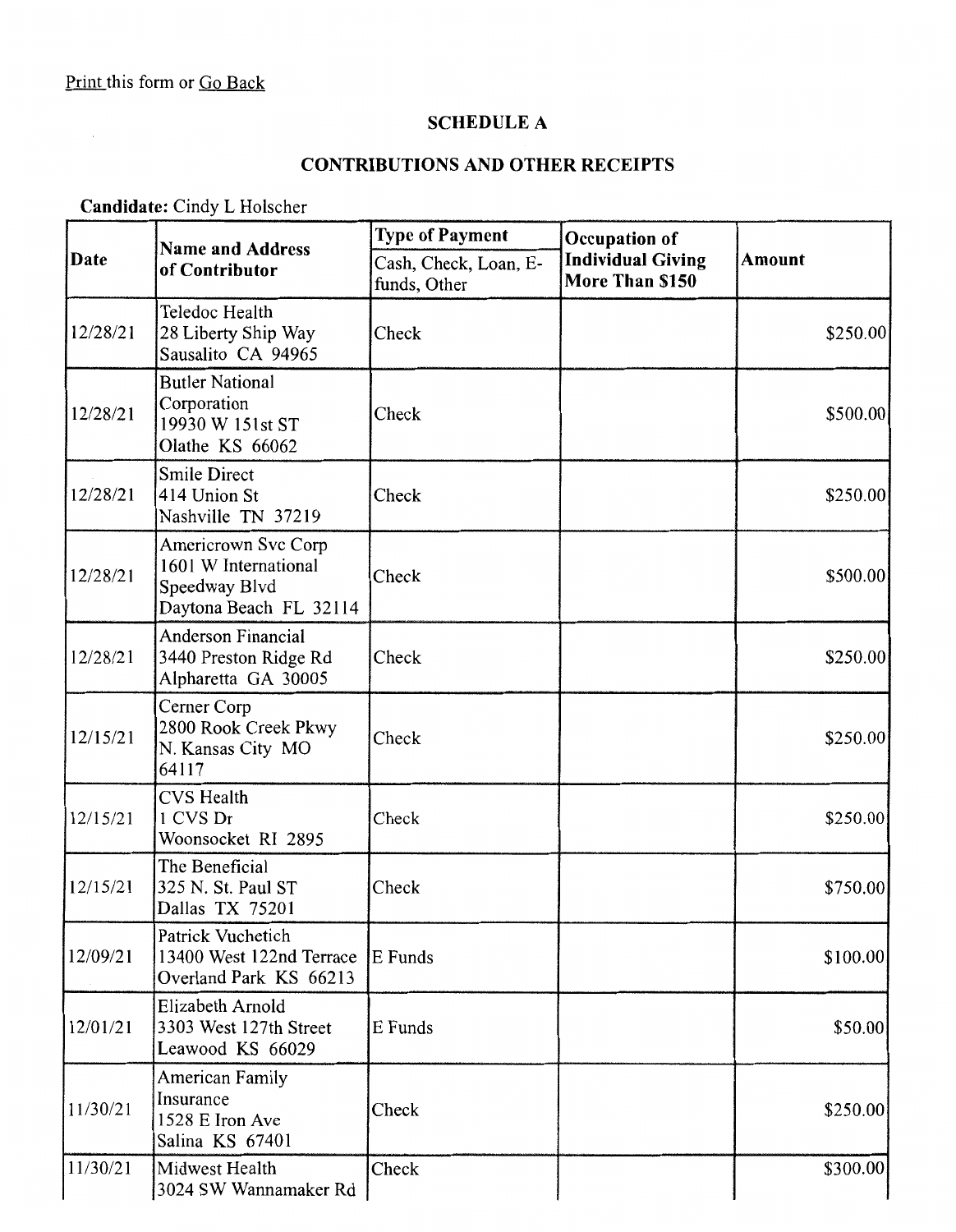|          | Topeka KS 66614                                                                       |         |                             |            |
|----------|---------------------------------------------------------------------------------------|---------|-----------------------------|------------|
| 11/30/21 | Comcast<br>1701 JFK Blvd<br>Philadelphia PA 19103                                     | Check   |                             | \$250.00]  |
| 11/30/21 | United Health Group<br>330 NW 82nd St<br>Topeka KS 66617                              | Check   |                             | \$1,000.00 |
| 11/30/21 | PAC of KS<br>Ophtalmologists<br>10 W Philip Rd<br>Vernon Hills IL 66061               | Check   |                             | \$500.00   |
| 11/30/21 | T-Mobile<br>6360 Sprint Pkwy<br>Overland Park KS 66251                                | Check   |                             | \$500.00   |
| 11/30/21 | <b>BCBS</b><br>1133 SW Topeka Blvd<br>Topeka KS 66629                                 | Check   |                             | \$500.00   |
| 11/18/21 | Hy-Vee<br>5820 Westown Parkway<br>West Des Moines IA<br>50266                         | Check   |                             | \$500.00   |
| 11/18/21 | <b>Shawnee Tribe</b><br>Not Available<br>Not Available NA                             | Check   |                             | \$500.00   |
| 11/18/21 | <b>KS Automobile Dealers</b><br>731 S. Kansas Ave<br>Topeka KS 66603                  | Check   |                             | \$250.00   |
| 11/17/21 | <b>KS Nurse Anesthetists</b><br>PO Box 4006<br>Lawrence KS 66046                      | Check   |                             | \$500.00   |
| 11/17/21 | <b>HCA KS Good</b><br>Government<br>One Park Plaza<br>Nashville TN 37203              | Check   |                             | \$500.00   |
| 11/09/21 | Patrick Vuchetich<br>13400 West 122nd Terrace<br>Overland Park KS 66213               | E Funds | environmental<br>consultant | \$100.00   |
| 11/01/21 | Elizabeth Arnold<br>3303 West 127th Street<br>Leawood KS 66029                        | E Funds |                             | \$50.00    |
| 10/28/21 | <b>KS</b> Entertainment<br>Not Available<br>Not Available NA                          | Check   |                             | \$500.00   |
| 10/21/21 | Martha Calcara<br>6900 W. 129TH Ct.<br><b>Overland Park</b><br>Overland Park KS 66209 | Check   | retired                     | \$75.00    |
| 10/21/21 | KS Hospitol Assoc<br>Not Available                                                    | Check   |                             | \$250.00   |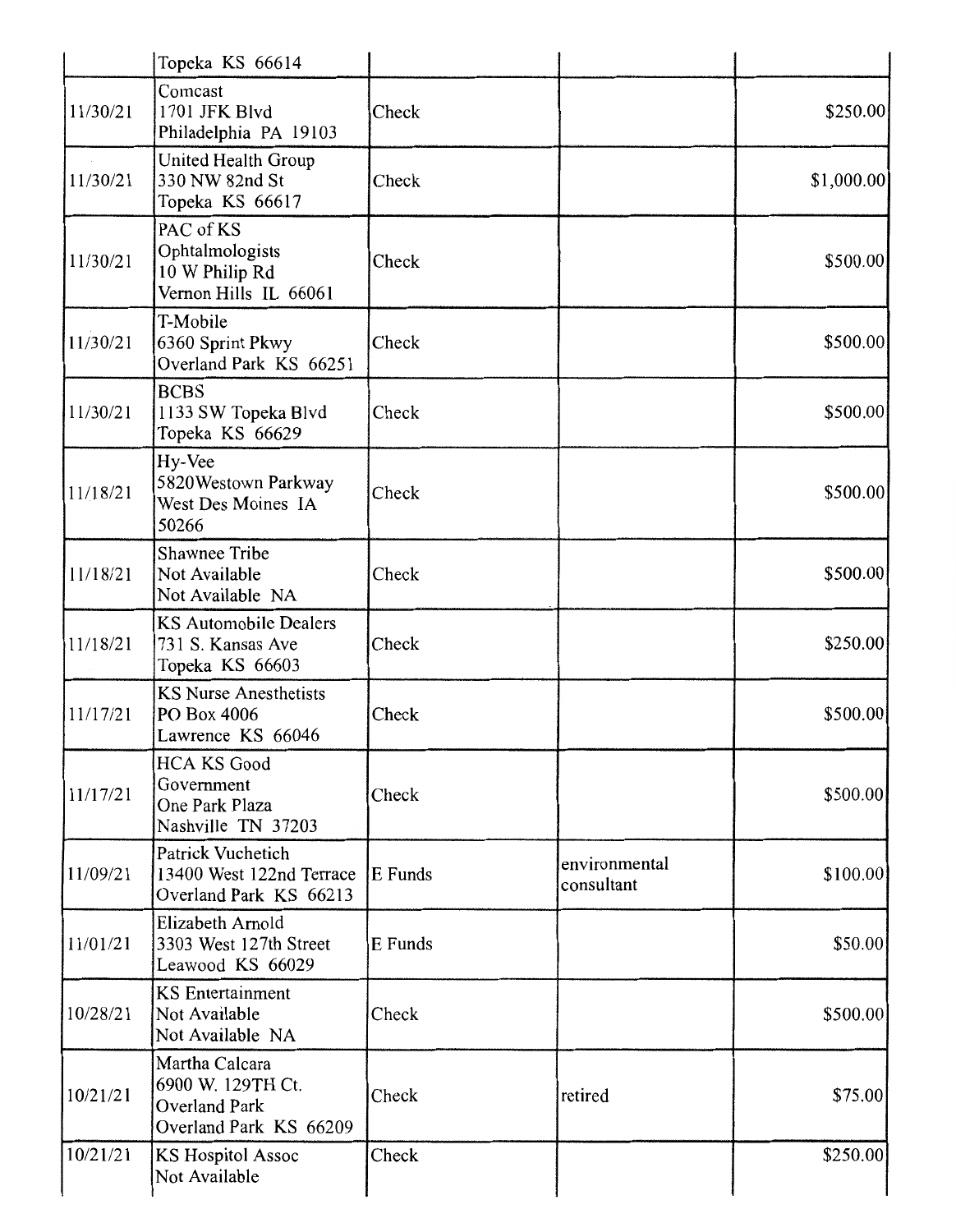|                                    | Not Available NA                                                                             |         |                             |           |
|------------------------------------|----------------------------------------------------------------------------------------------|---------|-----------------------------|-----------|
| 10/13/21                           | <b>Heartland Credit Union</b><br>901 SW Topeka Blvd<br>Topeka KS 66612                       | Check   |                             | \$250.00  |
| 10/09/21                           | Patrick Vuchetich<br>13400 West 122nd Terrace<br>Overland Park KS 66213                      | E Funds |                             | \$100.00] |
| 10/01/21                           | Elizabeth Arnold<br>3303 West 127th Street<br>Leawood KS 66029                               | E Funds | <b>Marketing Consultant</b> | \$50.00   |
| 09/30/21                           | DAvid Eliseuson<br>Apt 1115<br>Overland Park KS 66213                                        | E Funds |                             | \$100.00  |
| 09/15/21                           | KS State Farm and Agent<br>825 S Kansas AVe<br>Topeka KS 66612                               | Check   |                             | \$500.00  |
| 09/10/21                           | Patrick Vuchetich<br>13400 West 122nd Terrace<br>Overland Park KS 66213                      | E Funds | environmental<br>consultant | \$100.00  |
| 09/08/21                           | Anheuser-Busch<br>One Busch Place<br>St. Louis MO 63118                                      | Check   |                             | \$250.00  |
| 09/01/21                           | Elizabeth Arnold<br>3303 West 127th Street<br>Leawood KS 66029                               | E Funds | Marketing consultant        | \$50.00   |
| 08/27/21                           | Johanna Finkle<br>4305 west 125th terr<br>Leawood KS 66209                                   | E Funds | Physician                   | \$100.00  |
| 08/13/21                           | Annie Wishna<br>3604 W 130th St<br>Leawood KS 66209                                          | E Funds | Physician                   | \$500.00  |
| 08/13/21                           | <b>Heather King</b><br>12121 Beverly St Overland<br>Park, KS 66209<br>Overland Park KS 66209 | E Funds |                             | \$50.00   |
| $\lambda$<br>08/13/21              | Sarah Dubin<br>11305 Brookwood Avenue<br>Leawood KS 66211                                    | E Funds | Physician                   | \$250.00  |
| 07/07/21                           | Cigna<br>701 Pennsylvania Ave<br>Washington DC 21004                                         | Check   |                             | \$250.00  |
| 05/22/21                           | George Gruber<br>10104 W 126th Ter<br>Overland Park KS 66213                                 | E Funds | retired                     | \$100.00  |
| 03/29/21                           | Nancy Wagner<br>12008 W 121st<br>Overland Park KS 66213                                      | E Funds | retired                     | \$50.00   |
| Total Itemized Receipts for Period |                                                                                              |         |                             |           |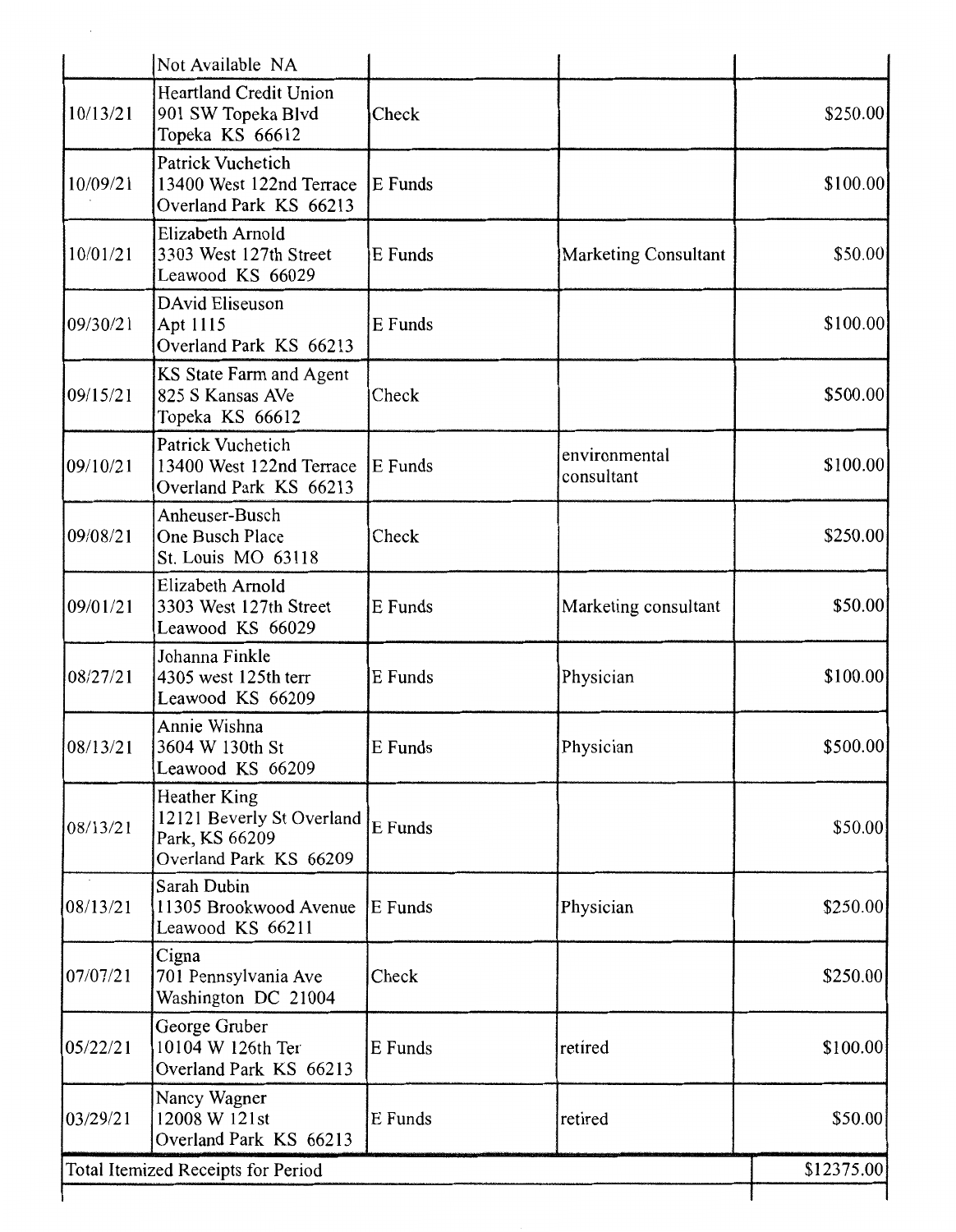| Total Unitemized Contributions (\$50 or less)  | \$334.00   |
|------------------------------------------------|------------|
| Sale of Political Materials (Unitemized)       |            |
| Total Contributions When Contributor Not Known |            |
| <b>TOTAL RECEIPTS THIS PERIOD</b>              | \$12709.00 |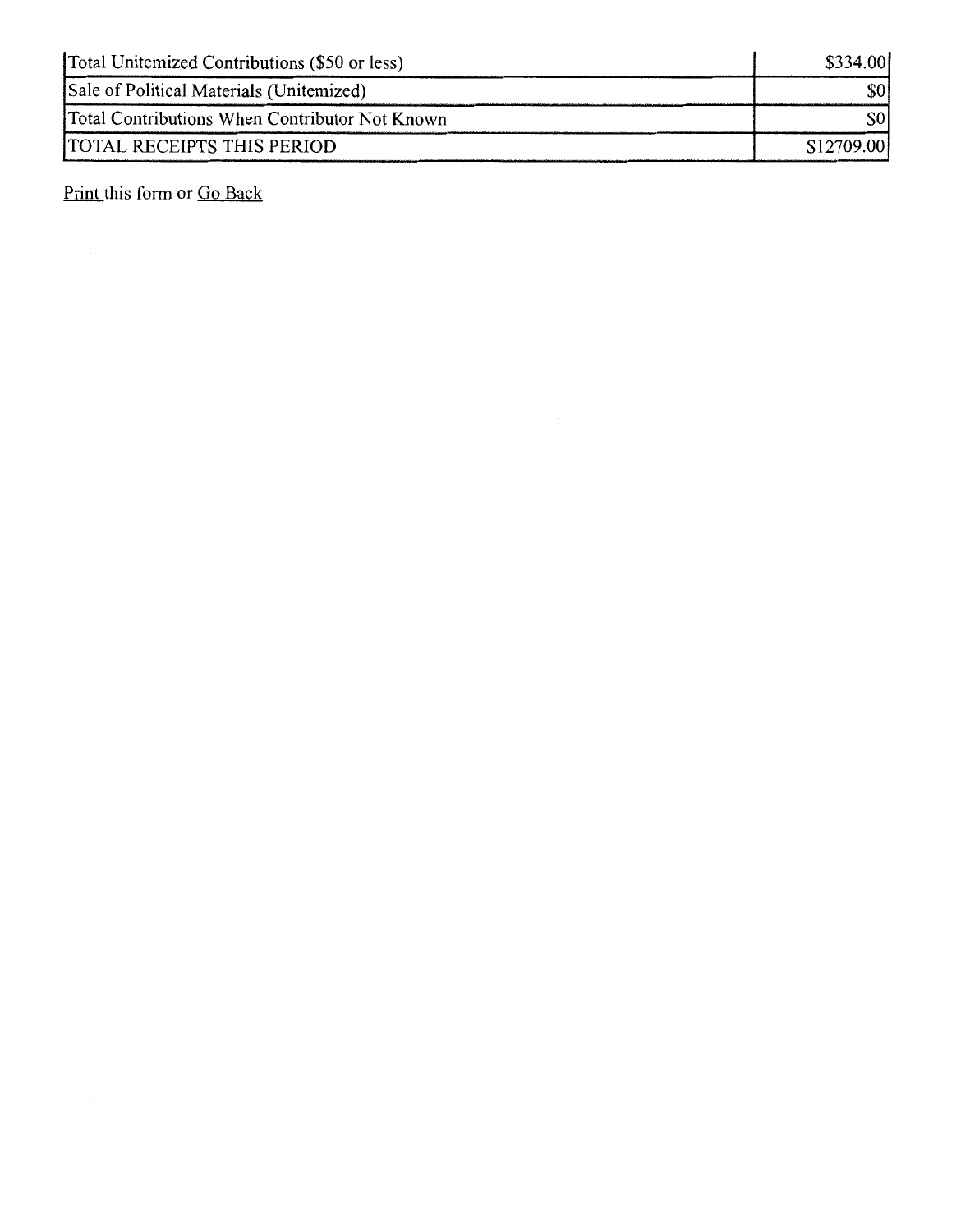#### **SCHEDULE B**

## **IN-KIND (NON-MONETARY) CONTRIBUTIONS**

## **Candidate:** Cindy L Holscher

| Date                                                   | <b>Name and Address</b><br>of Contributor                              | Occupation of<br><b>Individual Giving</b><br>More Than \$150 | <b>Description of</b><br>In-Kind<br><b>Contribution</b> | Value of<br>In-Kind<br> Contribution |
|--------------------------------------------------------|------------------------------------------------------------------------|--------------------------------------------------------------|---------------------------------------------------------|--------------------------------------|
| 106/21/21                                              | <b>Senate Democrats</b><br>Committee<br>PO Box 1811<br>Topeka KS 66601 |                                                              | Votebuilder data acces                                  | \$418.00                             |
| Total Itemized (over \$100) In-Kind Contributions      |                                                                        |                                                              | \$418.00]                                               |                                      |
| Total Unitemized (\$100 or less) In-Kind Contributions |                                                                        |                                                              | \$0                                                     |                                      |
| TOTAL IN-KIND CONTRIBUTIONS THIS PERIOD                |                                                                        |                                                              | \$418.00                                                |                                      |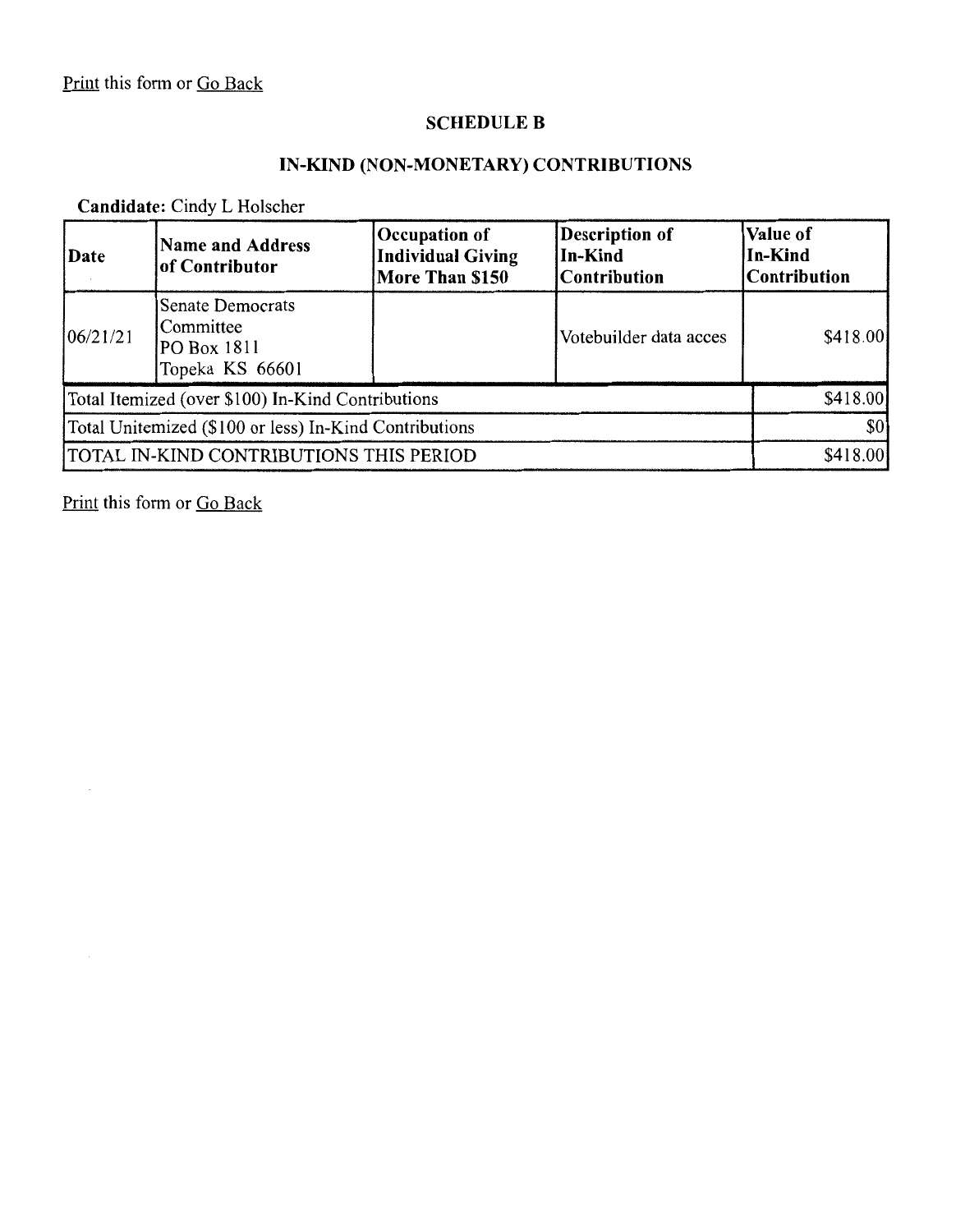### **SCHEDULE C**

### **EXPENDITURES AND OTHER DISBURSEMENTS**

## **Candidate:** Cindy L Holscher

| <b>Date</b> | <b>Name and Address</b>                                        | <b>Purpose of Expenditure</b><br>or Disbursement                    | <b>Amount</b> |
|-------------|----------------------------------------------------------------|---------------------------------------------------------------------|---------------|
| 12/16/21    | Cindy Holscher<br>12345 Westgate ST.<br>Overland Park KS 66213 | Reimbursement 6 mos cell/webstie<br>maintenence/subscriptions       | \$2,020.39    |
| 12/13/21    | Verizon<br>15239 W 119th<br>Olathe KS 66062                    | Cell Phone replacement phone                                        | \$233.40      |
| 11/08/21    | <b>USPS</b><br>15050 138th St<br>Olathe KS 66062               | Postage/Shipping                                                    | \$134.00      |
| 10/26/21    | More2<br>Not Available<br>Not Available NA                     | <b>Tickets</b>                                                      | \$160.00      |
| 10/13/21    | Hostgator<br>Not Available<br>Not Available NA                 | Electronic/Website Advertising                                      | \$412.11      |
| 10/12/21    | Miracle Of Innocence<br>Not Available<br>Not Available NA      | <b>Tickets</b>                                                      | \$515.00      |
| 10/08/21    | The Voter Network<br>6750 Antioch<br>Overland Park KS 66204    | Tickets                                                             | \$309.00      |
| 09/23/21    | Fraudulent Claim<br>Not Available<br>Not Available NA          | Miscellaneous Defrauding of account                                 | \$1,950.32    |
| 09/13/21    | Sarpino's Pizza<br>12520 Quivira Rd,<br>Overland Park KS 66213 | <b>Fundraising Expenses</b>                                         | \$55.18       |
| 08/12/21    | <b>RVT Bus Lines</b><br>Not Available<br>Not Available NA      | Reimbursement bus for student<br>transportation due to work in leg. | \$290.00      |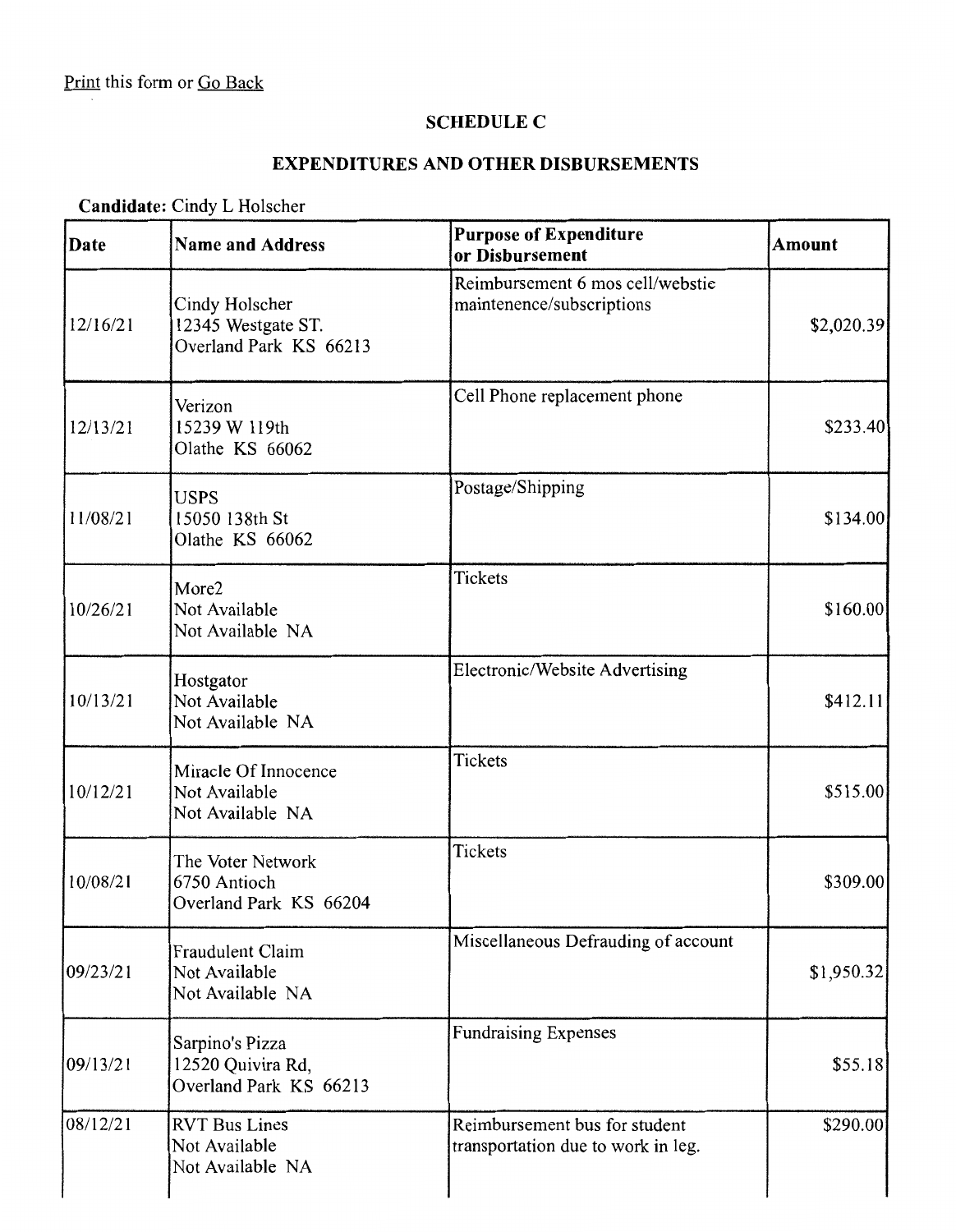| 07/26/21 | Cindy Holscher<br>12345 Westgate ST.<br>Overland Park KS 66213   | Reimbursement 6 mos cell/website<br>maintenance/online subs         | \$3,358.76  |
|----------|------------------------------------------------------------------|---------------------------------------------------------------------|-------------|
| 06/28/21 | Cindy Holscher<br>12345 Westgate ST.<br>Overland Park KS 66213   | Reimbursement Postage/office<br>chair/replacement badge and decal   | \$237.80    |
| 06/28/21 | Holscher Cindy<br>12345 Westgate ST.<br>Overland Park KS 66213   | Mileage                                                             | \$1,801.48] |
| 06/21/21 | Grant Mayfiled<br>13004 W 115th ST<br>Overland Park KS 66210     | Consultant                                                          | \$900.00    |
| 06/03/21 | Grant Mayfiled<br>13004 W 115th ST<br>Overland Park KS 66210     | Consultant                                                          | \$120.86    |
| 05/13/21 | Wal Mart<br>Not Available<br>Not Available NA                    | Miscellaneous Files                                                 | \$65.44]    |
| 04/03/21 | <b>Shawnee Mission Post</b><br>Not Available<br>Not Available NA | Subscription                                                        | \$65.00     |
| 04/02/21 | Anthony Blake<br>Not Available<br>Not Available NA               | Supplies wall hangings for office                                   | \$300.00    |
| 03/27/21 | Amazon<br>Not Available<br>Not Available NA                      | Supplies ink cartridges                                             | \$80.36     |
| 03/23/21 | <b>RVT Bus Lines</b><br>Not Available<br>Not Available NA        | Reimbursement bus for student<br>transportation due to work in leg. | \$145.00    |
| 03/22/21 | Amazon<br>Not Available<br>Not Available NA                      | Supplies mirror for office                                          | \$70.50     |
| 03/09/21 | <b>KS</b> Governmental Ethics                                    | Miscellaneous Fine                                                  | \$200.00]   |